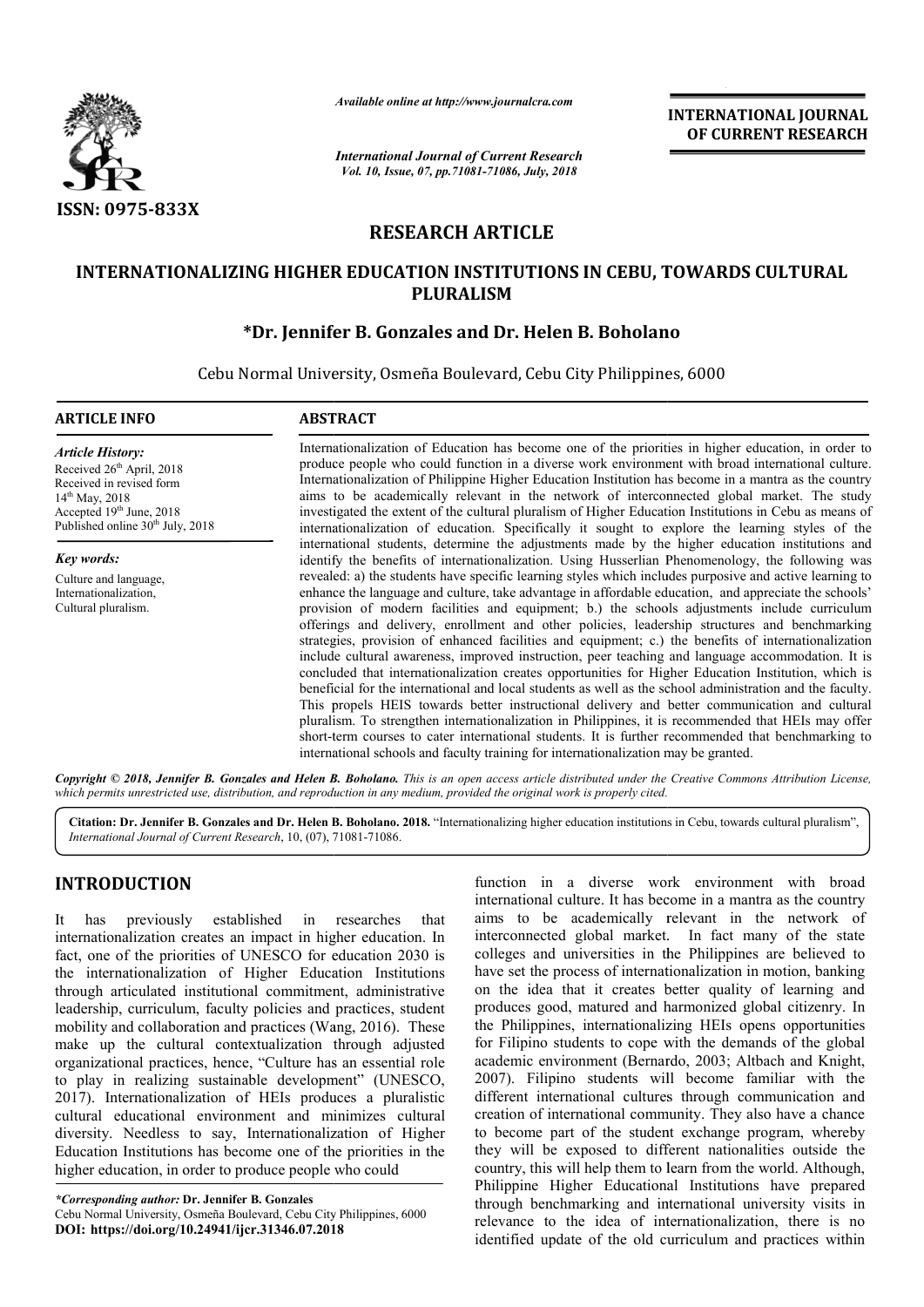the universities and colleges as to align and welcome the implementation of internationalization. In fact, during the HEI's conference conducted in September 2015, the commitment of HEI's on internationalizing the higher education in the Philippines was established and the need to undertake structural and cultural changes to effect academic excellence and relevance in a highly internationalized educational landscape. As indicated in the report of the UNESCO (2015) on the Internationalization of Philippine Higher Education in 2015, the data do not show and consider the internationalization of curricula, which as they noted "would have required a detailed assessment of individual HEIs' approaches." It also shows that among ASEAN comparator group, the country has the lowest number of international students, which indicated the less competitive advantage of the country. The HEIs in the country did not actively market themselves internationally and most have fewer than 10 per cent overseas students, which is well below the CHED limits (UNESCO, 2015). This puts questions on whether the Higher Education Institutions have the capacity to address to the growing demand of internationalization as well as in addressing the cultural deconstruction without compromising the cultural identity of the country. UNESCO (2015) highlighted that a favorable environment for the international enrollees will open other opportunities for the Philippines.

#### **Statement of Objectives**

The goal of this research is to investigate the preparations and adjustment on the structural and organizational culture of the Higher Education Institutions in Cebu, as a response to the commitment of internationalizing higher education in the Philippines. Specifically it sought to:

- Explore the learning styles of the international students;
- Determine the adjustments made by HEIs;
- Identify the benefits of internationalization to both local and international students.

### **MATERIALS AND METHODS**

This study was a qualitative exploratory research in nature. The overall design was based on Husserlian phenomenology especially in collecting and interpreting data. This was designed to bracket and do away from prejudices and to maintain the fluidity of the interview process.The participants of the research were at least 10 international students and 1 staff or administrator from each identified research environment and at least 10 Filipino students with international classmates. The selection of research participants was random, based on the convenience and availability of the participants who agreed to be part of the research. The researchers employed a semi-structured 5 questions interview questionnaire which served as the initial point of the interview. Survey forms were utilized in order to provide a descriptive listing and evidences of the result.

#### **Data Analysis**

The result of the survey was described and interpreted based on Husserlian descriptive phenomenological inquiry. Georgi's data analysis method was utilized whereby the researcher described the structures of the experiences based on reflective analysis and interpretation of the research participants' account or story. When the final synthesis was made, the informants were asked to verify the meaning and analysis made as part of the triangulation process. The responses of the informants were used as vignettes as support to the analysis made. Justifications made were based on my epistemological view of the reality, from experiences, observed phenomenon and some readings. Knowledge is acquired through experiences or perceived experiences through observation. In a naturalist paradigm, knowledge is created when researchers interact with the subject or participants. Using the naturalistic inquiry, it is discovered that reality is multiple and socially constructed Creswell (1994).

#### **Research Ethics**

The researchers observed ethics in the conduct of the study. All forms of communication were provided to the research participants and partner institutions to ensure consent of the conduct of the study. No familial or financial matters were involved between the researchers and the participants, nor involvement of the research sponsors during the conduct of the data collection. To protect the identity of the research participants, no mention of the names of the participants was observed, all interviews were coded, the participants may also not provide personal information if they desired. All data gathered were treated with utmost confidentiality. Tape recordings were only used for transcriptions and was destroyed right after. A letter of consent was provided to and by the participants, where details of the procedures of the data collection including the date and the location of the data collection procedures were written. Any change in the procedure of the data collection was informed to the research participants. The researchers assured that no minors were involved in this study. To protect the rights and interests of the study site institutions, no exhibits including confidential information that are privacy protected. The institutions were informed and provided a copy of the data where they are involved for transparency purposes, prior to finalization of data analysis and before publication.

### **RESULTS AND DISCUSSION**

#### *The Learning styles of the International Students in Cebu*

*Theme 1: Communicating to Understand, Adapt and Respect* International students believe that communication is a way of understanding perspective and respecting people. According to them they communicate when necessary especially to the locals and they tend to be selective at what to say. They also communicate to know people, understand culture and practices and adjust easily. They respect opinion of other nationalities no matter how different they are. They learn the local language especially conversational phrases to talk, mingle and blend-in. They also join in activities to engage with other people. These are evident in the following lines:

*I learn so many things like about the language, but just a little so that I could also talk and able to communicate with other students (L20-22). Because we come here to study, we need to adjust in language, there are some that we don't understand that's why we really need to learn a little about the language (L15-17). (R01)*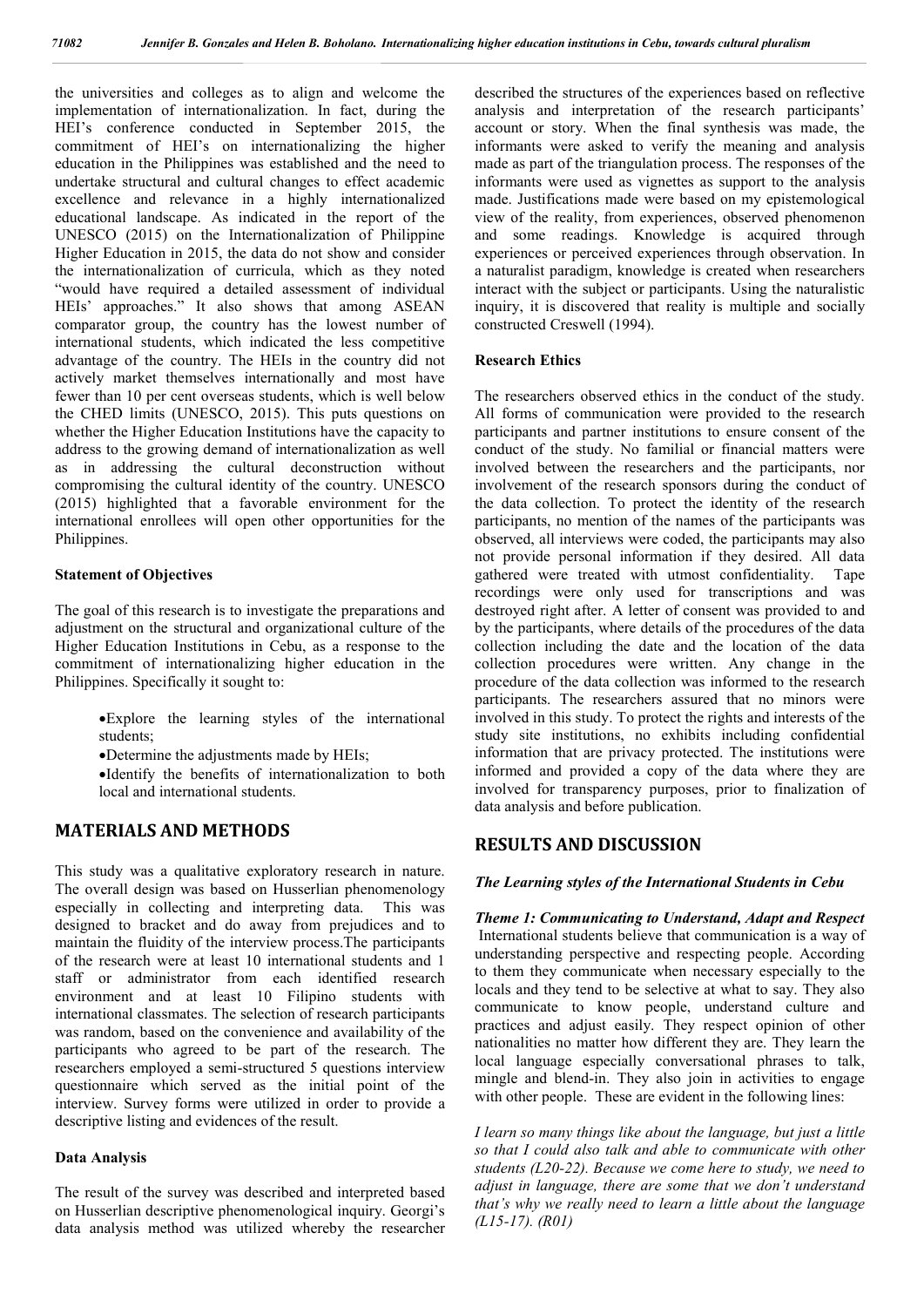In order to carry a fruitful communication, cultural competence is necessary (Kumagai, 1994). Culture is mostly learned in language learning. That, foreign students understand the importance of learning the language not only of the locals but of people they mingled with in order to adjust to the new environment they are in. International students understand that it is not easy for them to adjust to a new learning environment and doing so requires them to learn the language as well as the culture of not only the cultural majority but the of the diverse cultures of people they work with. This implies that international students have the learning culture of language and cultural adaptability to fit in without losing their cultural identity.

**Theme 2: Active Learning.** International students come to school to learn, getting good grades are not their first priority but to learn in every class. They come to class ready to explore and learn. They want to engage themselves in practical activities to experience and learn better. For them learning every day is an opportunity. They respond to the material and instruction positively, and appreciate teachers' enthusiasm in class. They also love to be given a lot of work to do in the classroom and at home. They appreciate teachers who deliver a practical approach to teaching and learning process. They are focused and tend to do away with distractions when learning. These are supported by the lines:

*I learned best when I am interested with the lesson (L20). Not only that we discuss the theory in class, we also have an avenue to practice them, and it's kinda nice (L26-27). (R08)*

Active learning is students' engagement with the material, participate actively in class and collaborate with each other. Participating in the learning process, whether it is through discussion, practice, review or application that students learn best at school. The active learning styles of international students implies that they take learning as their responsibility as students, they desire to learn and take their part actively.

*Theme 3: Communicating to enhance English language skills.* Hence, many of them are non-native English speakers, one of the reasons of acquiring a degree in the universities in Cebu is to master English communication. They believe that Filipinos are better at communicating in English especially the university students. For them studying in the universities in Cebu is an advantage for them to communicate outside their native tongues and improve their level of English competence. These are shown in the following lines:

*Studying here is an advantage especially because of the English. In our country we are not taught English too much that's why (L12-13). I learn to improve my way of speaking English and the people here had helped us a lot to improve because everyone is friendly (L20-23). (R04)*

An increasing number of foreign students flock to the Philippines in the desire to learn English language (gmanetwork.com). These include the number of foreign students in the universities and ESL schools. This desire to master English communication is due to the demand of the globally competent graduates. This proves that international students learn by engaging themselves at realistic situation in order to hone their skills and acquire mastery of the skills they want to polish.

*Theme 4: Practicality in terms of financial advantage:*  Enrolling in the universities in Cebu economical for the students. Although the schools offer higher tuition fees to the international students than the locals, the fees are still lesser compared to other universities outside the country. International students feel that they acquire quality education in Cebu at a low cost. Aside from the low cost of education, the low cost of living is also appealing to the international students. These are evident in the lines below:

*Actually we came here to study for the MD because in our country is actually high price, here in Philippines is very affordable. (R01, L7-9)*

College education is comparably lower in the Philippines in terms of cost. Gonzales (2018) quoted that an approximate average cost of 50,000.00 Php which includes meals and accommodation a single international student spends for a month in the Philippines. This figure is comparably lower compared to the fees in schools and universities abroad. This implies that international students have a culture of obtaining quality education at an affordable cost.

*Theme 5: The provision of facilities and equipment: I*nternational students see the need for quality facilities and equipment for practical learning. They are happy to have accessed these in the universities that they are enrolled in. They feel closer to home when they were able to use the convenience that their country offers. They believe that the availability of tools, facilities and equipment is an advantage for them for practical learning and better exposure.

*Schools were able to cater my learning needs through good facilities and equipment, I like it. I could also use technology to communicate with my parents at home (R01, L34-36)*

Because the internal educational sphere has become  $21<sup>st</sup>$ century adjusted, the international students expect universities to have equipped in tools and facilities that are  $21<sup>st</sup>$  century aligned. The availability of these facilities, equipment and tools in schools offers greater advantage to students not only those who come from different corners of the world but also for the locals. This implies that international students have become  $21^{st}$  century learners with  $21^{st}$  century learning needs.

### *The Adjustments Made by the Schools*

International students constitute an increasingly relevant and important source of diversity on college campuses as stated in the study of Wu, Garza and Guzman (2015). The foreign students have the same curriculum with the Filipinos. The foreign students were amazed of the Filipino teachers because they usually hold classes' face–to-face. Some of them explained the topics in vernacular. It is said that "language is considered one of the greatest academic issues hindering smooth adjustment for international students" according to Galloway and Jenkins (2005) as cited in Wu, Garza and Guzman (2015). Although international students are enrolled to the same curriculum that Filipino students take in a particular course, universities few adjustments in curriculum offerings and delivery includes:

*Foreign Language Studies:* Language is one of the difficulties that international students face during their first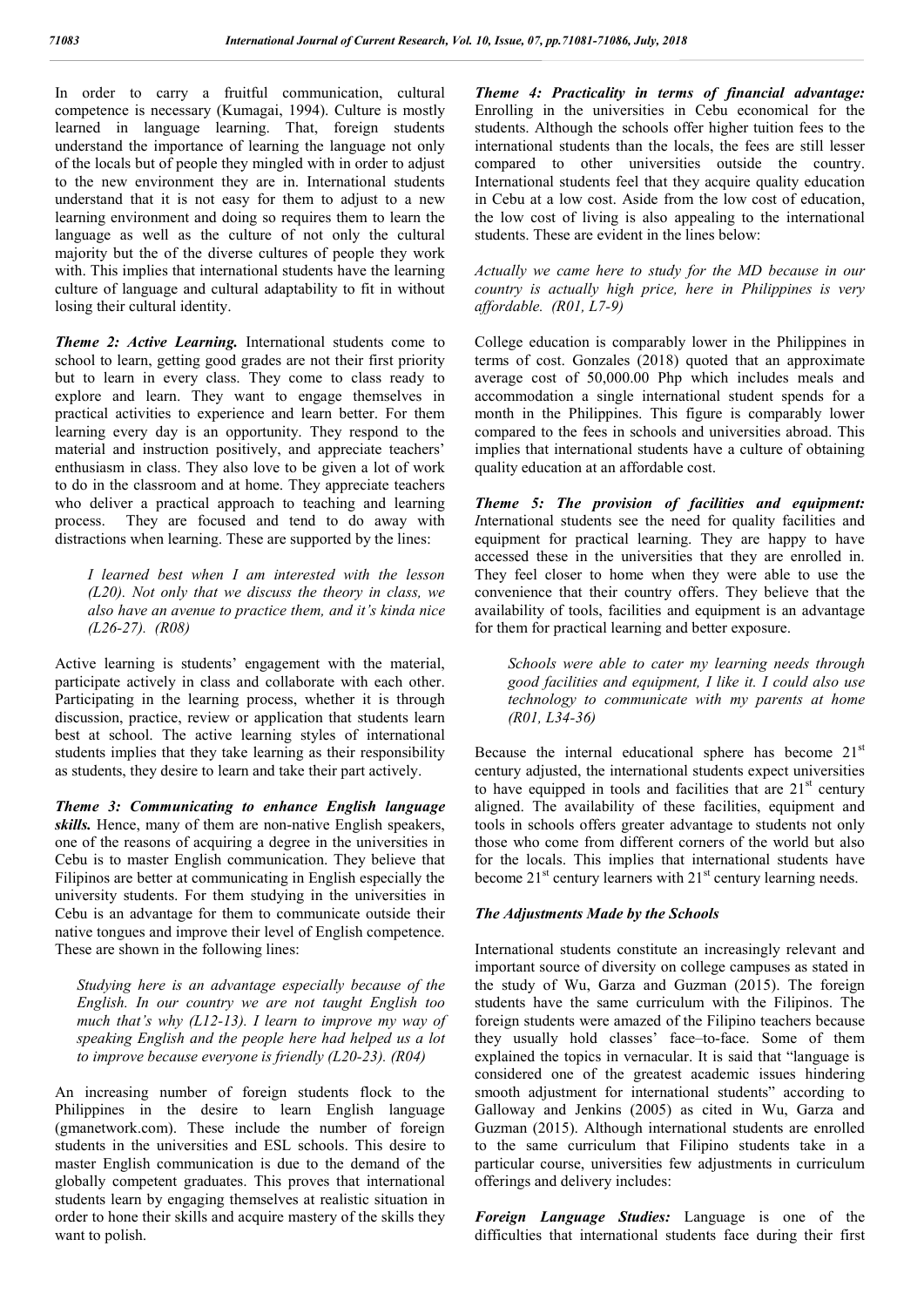few months of enrolment in the universities. This is attested by the school administrators, thus, offering foreign language courses is one of the adjustments that the schools made. Mr. M stated, "*Some teachers and students use Cebuano in the classroom, the foreign students could hardly understand or communicate to both local students and teachers, thus we offer Cebuano Language Studies as a course necessary to be taken by international students so they will not be left out*." Offering Cebuano language studies to international students not only gives them a chance to communicate with the locals, this will also help them adjust to the culture and practices of the locals. Becoming proficient in the language is learning the both societal and academic rules that allowed an international student to function within the culture (Bacon, 2008).

Aside from offering Cebuano language, the universities also offer elective foreign language courses such as study on Japanese language, Chinese language, Korean language, the Language of the Middle East and other foreign language course offerings. Further, the universities strengthened the teaching of English not only to foreign students but also to Filipinos. Using of English as a medium of instruction is strictly implemented in order to cater both international and Filipino students in one classroom.

Dr. H stated, *"Although some students are good at communicating in English, many students foreign and locals are non-English natives, and because some students study in the Philippines to improve their English communication, teachers need to communicate in English and must avoid code switching as much as possible*". Another student said "*The curriculum in the Philippines is amazing. We had learning experiences that are very useful in our profession. We were able to adapt culture and practices".* "*The teachers are very diligent in holding classes. We are encouraged and motivated to learn because we are not left out. Instead we are given attention like other students. The treatment is fare".* This means that international students have learned how to adopt and adapt new and different relationships with teachers, classmates and peers. "Academic systems may be similar across cultures, yet they are not completely identical since they are often adapted to the local realities of each country" according to Tsay (2013).

Some challenges of international students are also sociocultural. Since they came from a different country, international students may face many difficulties in their daily life Wu, Garza and Guzman (2015).For the foreign students the Philippine curriculum is comparable to curriculum abroad. *Practical Education*. In terms of curricular delivery, the universities highly implemented peer learning, self-directed learning and collaborative learning, which allow the students to teach and learn from each other, to work together, experiment, innovate and collaborate. Mr. B. confirmed, "*We need to expose the students to practical approach in learning through collaborative work . . . ."* Cultural change in the academe, which includes self-directed learning, peer learning, open to change attitude have been perceived by both leaders and teachers to be effective learning strategies (Duong & Chua, 2014). According to Verbik and Lasanowski (2007) the "international student mobility is changing the global higher education landscape, with an increasing number of students going abroad for tertiary studies". Internationalization is one of the major trends in higher education institutions. This study found-out that the international students enjoyed the

same policy with the Filipinos. But the international students follow the Department of Foreign Affairs rules and policies of foreign students. Each higher education institution has its own enrolment policy as stipulated in the student manual. The following are taken into consideration:

*Requirements for Enrolment:* Foreign students in the Philippines are subject to the requirement of the Department of Foreign Affairs on student visa. Upon enrolment, the students are required to comply the requirements for student visa application for them to be granted of study in the country. They are also required to pay 50% - 75% higher compared to the tuition fees of the Filipino students. "*Foreign students need to submit requirements for student visa upon enrolment as well as a consent from the parents if they are below 18 years old. They also need to show bank statement*" (Mr. M).

*Rules and Policies:* There are no special policies and rules for foreign students except if it is necessary. All students whether foreign or local are subject to obey the same rules in schools. There is however a stricter implementation of rules against drinking and smoking in schools when foreign students arrived.

In terms of tuition fees, the university has its rules and policies on this matter. Mr. Y said, "*The tuition fee is higher than Filipino students. But this is still cheaper compared to the tuition fees in our country. We were given the student manual as our guide".* This implies that Philippine curriculum is still attractive for foreign students because of our low tuition fee and quality instruction. According to Dotong and Laguador (2015), quality assurance mechanisms undoubtedly fuel the passion in the hearts of organizational members to move towards higher levels of quality manifestations (Javier, 2015) and failure to acknowledge its different dimensions can diminish the institutional purpose (Jung, et al., 2013). This means that instruction in the Philippines is monitored through accreditation. This is one of the reasons why foreign students enrolled in Philippine schools.In the same study of Dotong and Laguador (2015) found out that periodic evaluation would be required to ensure that everything in the process is being implemented, improved and applied for better service and curricular offerings.

*Student Mobility:* Student mobility is not a priority of the universities for now, hence, according to the administrators students came as individuals and do not represent a certain university abroad or are not under student exchange policies. Although the administrators welcome the idea of student exchange, which might be done in the future. The mobility of Student and Faculty members is still essential in learning to adapt certain behavior in a cooperative environment (Chavez et al., 2014) with diverse culture, customs and tradition as cited in Dotong and Laguador (2015). On the other hand, leadership and faculty organizational structure play an important role in the delivery of instruction. The administration supports faculty development through international travel and capacity building. Filipino teachers are competitive because they study aboard or took online course in internationalization in order to meet the foreign students' expectations.

*Faculty Structuring:* The universities have employed Filipino faculty to teach both Filipino and foreign students. Employing foreign teachers is very rare in the universities. The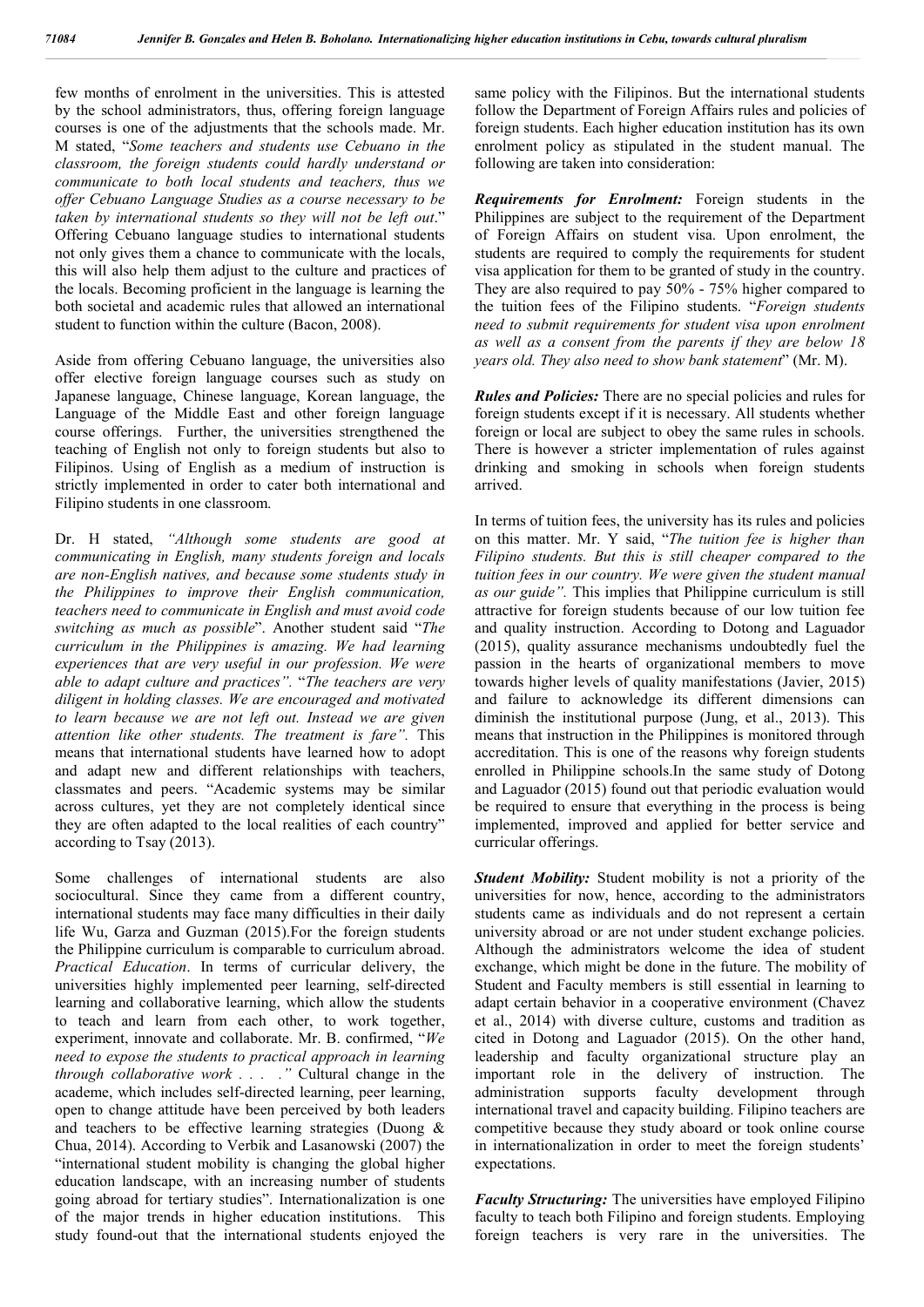administrators have shown trust on Filipino teaching force, that they could deliver the quality education for both international and Filipino students. However, the universities took the initiative of providing training to the teachers and sending them abroad to get immersed in the international culture and educational practices of the teachers all over the world for benchmarking purposes.

*Leadership styles:* School leadership is a very important indicator of a successful academic institutions. There is an evident provision of a student affairs office for foreign students and expert personnel such as Student Affairs Director for foreign students and a separate Director for Foreign Studies. These people are expected to take care of the foreign students, to map-out the curriculum and conduct researches and innovations for foreign studies.

*Improved Classrooms, Dormitories and other School Facilities:* The physical and emotional health of the students, students' engagement on learning depend on the quality of the school, its facilities and learning tools. The universities, that accept international students, have improved their facilities, which includes the size of the classroom in relevance to the number of students in each class, the laboratories, the library and even the dormitory for foreign students. These adjustments are made not only to cater foreign students but also to give the Filipino students  $21<sup>st</sup>$  century learning experiences.

#### *The Benefits of Internationalization*

*Cultural Awareness:* The existence of international students enhances cultural awareness to both local and international students. Because of the exposure to foreign culture, Filipino students develop deeper understanding and appreciation of one's culture, roots, orientation and practices. This is evident in the lines below:

*I see the differences of foreign students from us in terms of study habits, orientation and such. I was able to appreciate how my parents raised me as God fearing, family-oriented individual, although foreign students have the same concept of respect, Filipinos respect out of love. (R104, L45-47)*

The presence of international students, if fostered, promotes intercultural interactions, understanding, and friendships (Ward & Victoria, 2001). Cultural awareness brought human development though cross-cultural understanding and respect.

*Improved Instruction***:** One of the benefits of internationalization is improved program delivery and instruction. According to the Filipino students, having foreign learners in the classroom makes the teachers strive harder to implement a curriculum that is responsive to the learning needs of both foreign and local students. Bringing international perspective in the classroom is a good way, which makes pluralistic interaction between students and teachers and among students themselves. These are evident in the following lines: I *feel that our professor is challenged more to teach better with the presence of international students. I think they want the foreigners to be impressed with how Filipinos are taught here. (R108, L30-32)* Internationalization is a means of bringing benefits to institutions through building internal capacity which enhances

productivity and improved instruction. Internationalization is a way integrating intercultural dimensions into the teaching and service of the institutions (Sankat, 2015).

*Peer Teaching:* Peer teaching is a method by which one student instructs another. It is an advantage according to the students hence they shared strategies on how to learn better and they could instruct each other. Learning from peers develops social competence team building and communication among students. According to the students: *There is no competition among students, we teach and learn from each other. Our foreign classmates . . . if they have experienced something, they could share better about the concept, we do too. (R105, L4-6).* Briggs (2013) identifies the benefits of peer teaching, which include individualized learning, direct interaction between student promotes active learning, similar discourse shared among students allow greater understanding and retention, and teachers receive more time to focus on the next lesson.

*Language Accommodation:* In linguistics, language accommodation is the process of adjusting one's language according to the style of speaking of the other participant. According to the students, language accommodation is a benefit of having international students in class. Both foreign and local students learn each other's native tongues, adjusted, articulated and communicated. Aside from learning other languages, they were able to enhance their English communication by trying to adjusting their accent and style of speaking when talking to each other. These are supported by the lines below:

#### **Conclusion**

Based on the scope of the study and the summary of findings, it is concluded that internationalization creates opportunities for Higher Education Institution, which is beneficial for the international and local students as well as the school administration and the faculty. Internationalization, therefore, propels HEIs towards better instructional delivery and better communication and cultural pluralism.

### **Recommendations**

In lieu of the conclusion, the following recommendations are made:

If the Board of Regents approved, the university will offer programs related to international studies, such as:

- a. Bachelor of Science in International Studies
- b. Bachelor of Science in International Culture Studies
- If the Board of Regents approved, the university will offer programs related to international studies, such as:
	- c. Bachelor of Science in International Studies
	- d. Bachelor of Science in International Culture Studies
- Strengthen internationalization of HEIs through accepting international students;
- Improve curriculum and program delivery by adjusting practices to cater to both international and Filipino students;
- Offer short-term courses to international students;